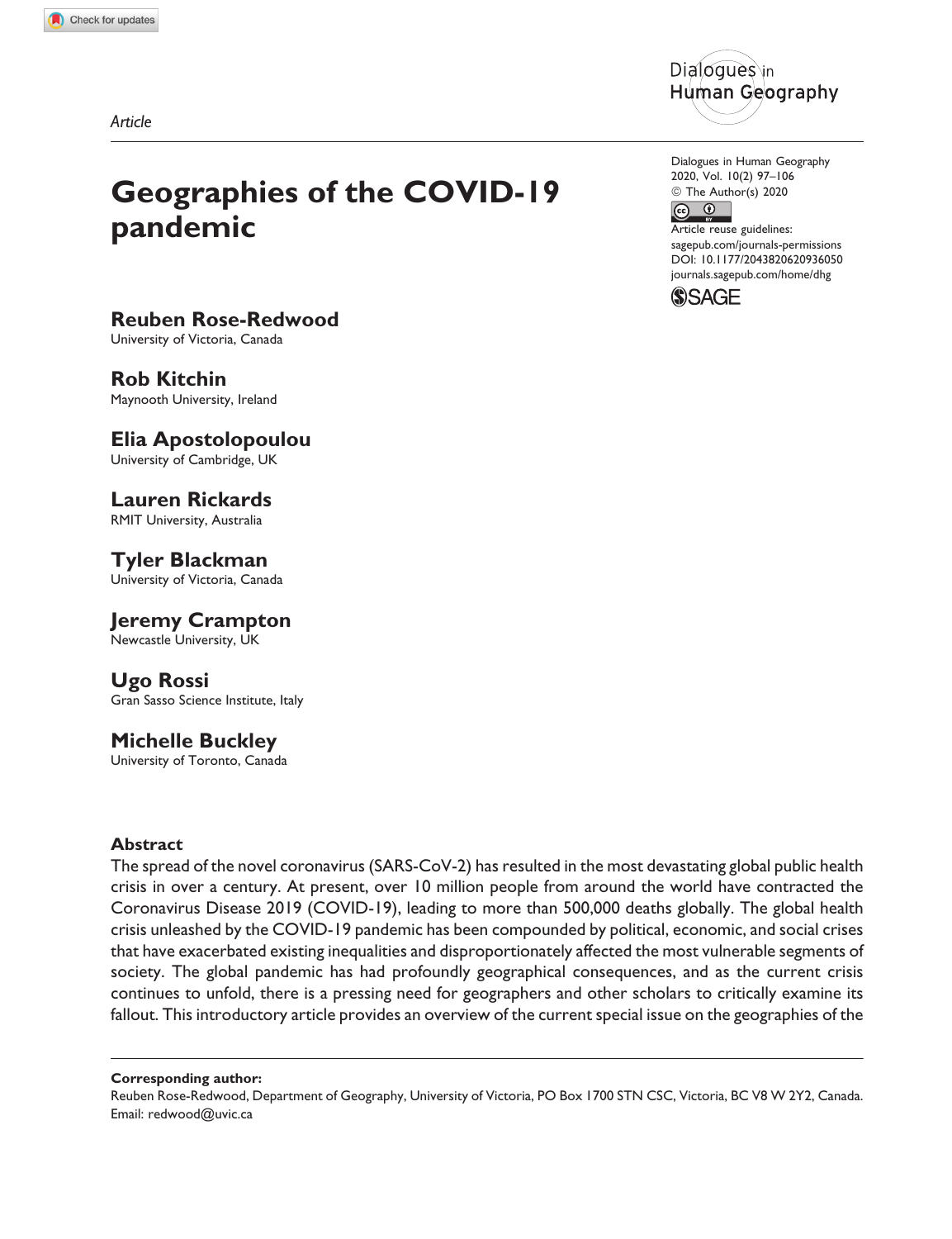COVID-19 pandemic, which includes 42 commentaries written by contributors from across the globe. Collectively, the contributions in this special issue highlight the diverse theoretical perspectives, methodological approaches, and thematic foci that geographical scholarship can offer to better understand the uneven geographies of the Coronavirus/COVID-19.

### Keywords

coronavirus, COVID-19, crisis, disease, inequality, pandemic, public health, SARS-CoV-2

## Introduction

The world is again in crisis. As the coronavirus (SARS-CoV-2) and its accompanying disease (COVID-19) have spread globally since December 2019, hundreds of thousands have died, millions more have been infected with the virus, and entire economies have come to a screeching halt amid government-imposed lockdowns. The COVID-19 pandemic is, first and foremost, a global public health crisis, yet its impacts extend far beyond the realm of epidemiology alone. We are also witnessing a political, economic, and social crisis the likes of which the world has not seen since the 1918 influenza pandemic and the Great Depression (Cohan, 2020; Colvin and McLaughlin, 2020).

Border closures have restricted international travel (Salcedo et al., 2020); quarantine and stayat-home orders have emptied city streets, parks, and public spaces (Morton, 2020); unemployment rates have skyrocketed (ILO, 2020); schools and universities have shuttered their doors as many rapidly transitioned to online courses (Lee, 2020); and nursing homes, prisons, migrant detention centers, and slaughterhouses have become hotbeds of death and disease (Mosk et al., 2020)—all of which has exacerbated existing social inequalities and economic disparities.

At the same time, there has been a tremendous outpouring of mutual aid and social solidarity to assist those in immediate need (Solnit, 2020; Tolentino, 2020). Health care and other 'essential' workers are putting their lives at risk on a daily basis providing medical care, keeping grocery store shelves stocked, and ensuring that public transportation systems are running (Sainato, 2020); medical researchers are racing to find a coronavirus vaccine

and other medical treatments for COVID-19 (Sanger et al., 2020); labor rights advocates and trade unions are fighting to combat exploitative and unsafe working conditions (Greenhouse, 2020); and grassroots organizations are raising funds and organizing solidarity networks to support socially just responses to the global pandemic (Diavolo, 2020). Despite these efforts, the worst days of the COVID-19 pandemiccould be yet to come (Neuman, 2020), and much that will gain clarity with hindsight in the future remains obscured in the immediacy of the present crisis. However, one thing that is certain is that we do not have the luxury of waiting until the crisis is over before critically examining its fallout.

Although the precise origins of the SARS-CoV-2 virus are currently under investigation (Science, 2020), it is well-established that global pandemics are not simply 'natural' disasters. Rather, they are directly linked to the emergence of new pathogens in the wake of industrialized agriculture, livestock production, deforestation, and capital's relentless exploitation of nature (Harvey, 2020; Moseley, 2020; Wallace, 2020). In the case of SARS-CoV-2, the first documented symptoms of a novel coronavirus were recorded on December 8, 2019 in Wuhan, China (WHO, 2020a). By December 31, a cluster of 41 cases had been identified and linked to a seafood market which was closed on January 1, 2020 (WHO, 2020a). The Chinese authorities isolated the new virus on January 7, later named SARS-CoV-2 (Severe Acute Respiratory Syndrome Coronavirus 2), and confirmed that it spread through human-to-human contact with infection resulting in the Coronavirus Disease 2019 (COVID-19). While the majority of cases produced mild flu-like symptoms, it was clear the disease could progress to acute respiratory distress, multi-organ failure, and death.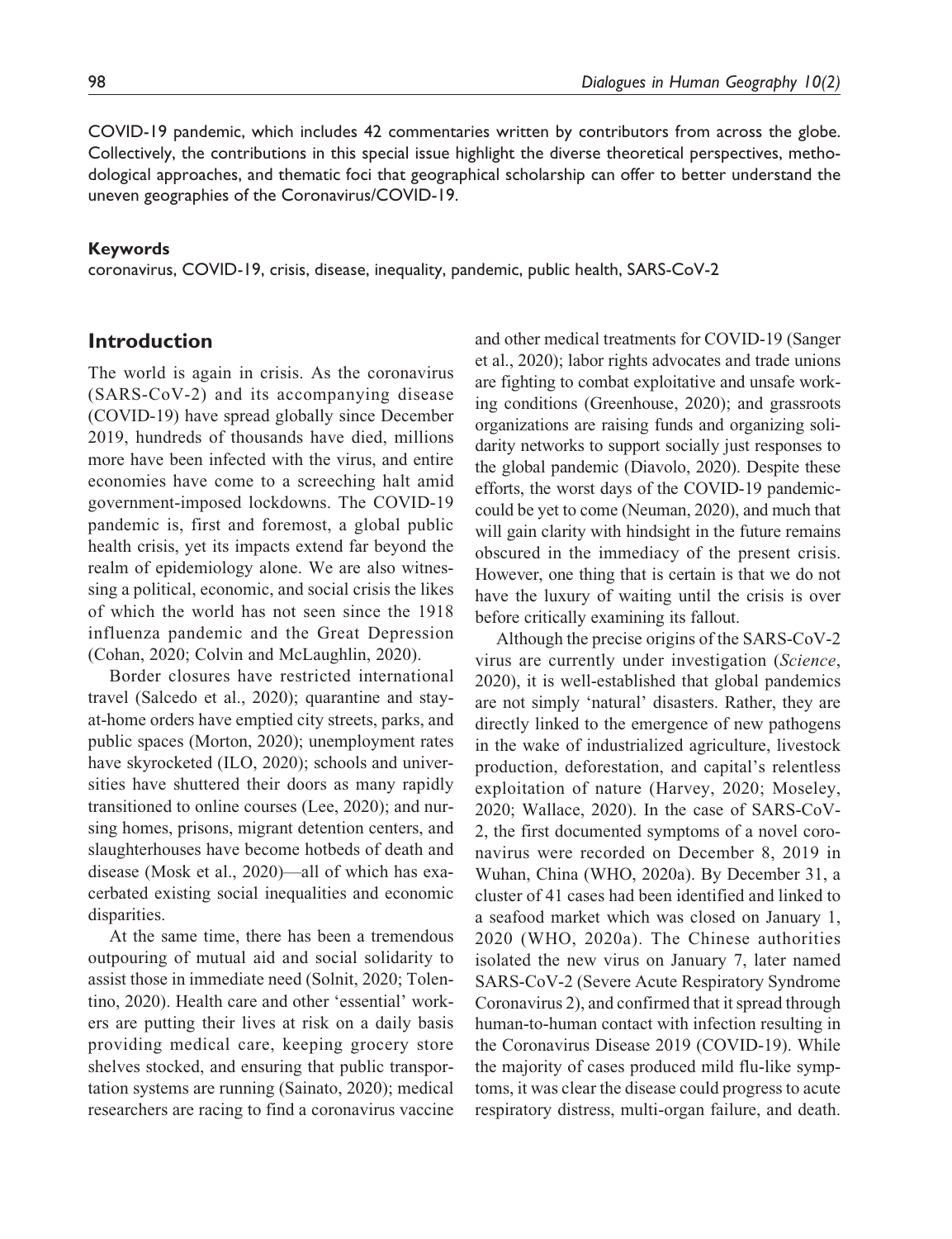By January 22, there were 571 confirmed cases and 17 deaths in China, with confirmed cases reported in Hong Kong, Japan, South Korea, Taiwan, and the United States (Kuo, 2020). On January 23, China imposed lockdown measures on the 57 million people living in Hubei province in an effort to limit further spread (BBC, 2020a). The first case of COVID-19 in Europe was initially recorded on January 24, although subsequent evidence suggests it had already spread to at least one European country (France) by the end of December 2019 (BBC, 2020b). The World Health Organization (WHO) declared a global health emergency on January 30 and a global pandemic on March 11. By early-tomid March, dozens of countries had moved from a containment phase of response designed to prevent the virus from spreading (using measures such as increased hygiene as well as testing, tracing, and isolating) to a delay phase designed to reduce the peak of impact and limit overwhelming health care systems (using containment measures plus physical distancing, self-isolation, and quarantining; limiting travel and social gatherings; closing businesses; and enforcing lockdowns). As of July 2020, there were over 10 million confirmed cases and more than 500,000 deaths globally, spread across at least 216 countries, territories, and other areas (WHO, 2020b).

Within a relatively short period of time, the COVID-19 pandemic has become a truly global event with consequences that span every facet of daily life in ways that are profoundly geographical. The spread of the disease demanded a spatialized response that recognized the vectors and clustering of diffusion within localized settings as well as across space and borders. Spatial modeling has been an essential part of the epidemiological toolkit guiding public health and government policy responses, and maps and charts that compare places have become key media for enhancing public understanding of the pandemic. Measures put in place to contain, delay, and mitigate the diffusion of the disease have radically disrupted society and economy, transforming socio-spatial relations and socionatures, delimiting mobility and access, reconfiguring the production of space and territory, and altering perceptions of place. In turn, these changes have profoundly transformed the familial spaces of home, modes of living, and the geographies of everyday lives; relations to public space and nature; the operations of work and the space economy; the geopolitical landscape; and the global dynamics of capital accumulation.

The measures adopted in response to the COVID-19 pandemic and their effects have been far from universal—varying between and within countries depending on political regime and capacity to respond—which has led to differences in approaches taken as well as differential infection rates and deaths (Gibney, 2020). Governmental responses to the pandemic have rapidly exposed the impacts of prolonged austerity that had left public health care systems under-prepared to deal with a pandemic, particularly in the countries most severely affected by the 2008 global economic crisis. The complete absence or further dismantling of the welfare state due to the neoliberal restructuring of the last few decades has disproportionately affected people who have experienced the most hardship from increasing inequalities with impacts being reported along lines of class, race, ethnicity, and gender (Platt and Warwick, 2020).

Geography as a discipline and practice has also been transformed. University campuses have closed, academics are working from home, teaching has moved online, in-situ fieldwork has halted or shifted to the use of virtual methods where possible, and seminars, workshops, and conferences have been canceled or converted into virtual events. There has been enormous pressure to deliver existing classes and commitments, and support students and colleagues, in new ways, while also coping with changing conditions (such as working from home while providing childcare and home schooling). The pandemic and its consequent economic impacts are highlighting and exacerbating underlying crises and chronic problems in higher education in many countries across the globe. Even those universities with large endowments have been breathtakingly swift to cut academic staffing costs. Not surprisingly, the present crisis is affecting university employees unequally—with precarious faculty and staff in many universities experiencing the most hardship as their pay and work conditions deteriorate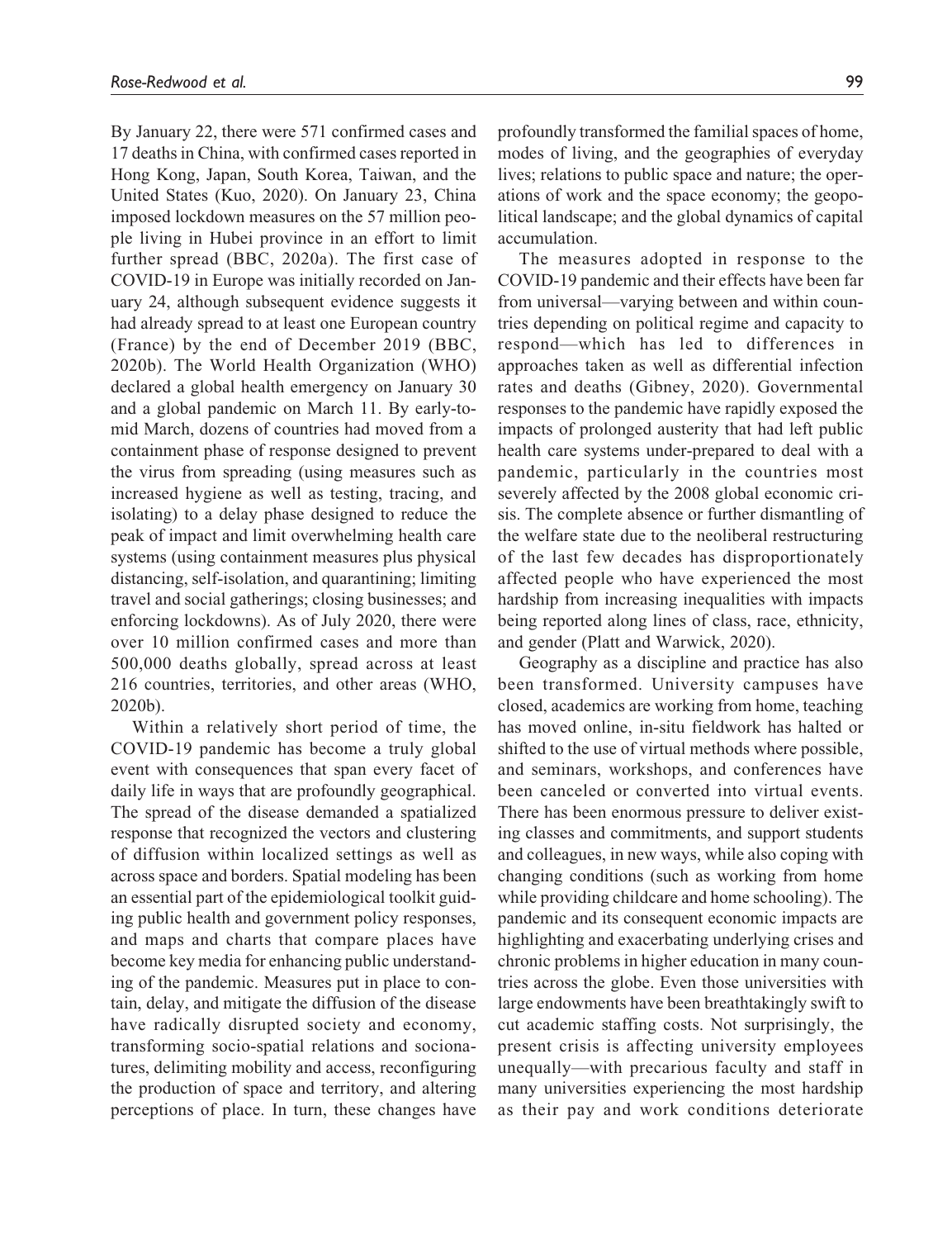significantly and some lose their jobs altogether. A whole generation of students and scholars is facing limited future career prospects. Moreover, many of our research partners are also struggling, including collaborators in the arts sector, non-governmental organizations, and community services.

To avoid placing additional pressure on our academic peers during the initial stage of the pandemic, the editorial team at Dialogues in Human Geography decided to temporarily pause the refereeing of new papers for 6 weeks and granted automatic extensions for those who had already agreed to peer review manuscripts currently within the system. At the same time, there has been a desire by many to respond intellectually and constructively to the current global crisis. This has demanded a quick response to an unfolding set of interrelated events, in contrast to the often slower and more reflexive scholarship that is more typical in the academy. Indeed, geographers and other scholars are already producing intellectual and empirical analyses of COVID-19. Some are actively working with government, policy-makers, and communities, undertaking epidemiological modeling, helping with data infrastructures, advising on interventions and recovery strategies, and volunteering to help the vulnerable. Many geographers are also activists and key members of solidarity networks and grassroots groups that have been formulated to address already existing inequalities that COVID-19 has exacerbated as well as new inequalities caused by the pandemic.

Some scholars have expressed concerns that fast, not-fully-considered work may constitute academic disaster voyeurism; weak, underdeveloped scholarship; neoliberal opportunism through rapid publication; or reproduces and deepens gendered, classed, and other inequalities within the academy given the differential ability to contribute. We share those concerns and believe they deserve consideration (indeed, they are discussed by contributors in this special issue). At the same time, given the scope, extent, and impact of the current crisis, there is undoubtedly a need to respond in the here-andnow, drawing on the deep well of theoretical and applied expertise across the full breadth of the discipline. For geographers not to respond, or to wait until the crisis has passed before examining its processes and impacts, would be to forgo practicing public and engaged geography of the here-andnow. It would deny our ability, and arguably abdicate our responsibility, if we did not use our skills in geographical scholarship to help bear witness and make sense of what is happening and to help cultivate new critical publics. Moreover, it would leave interventions in the contemporary world to the preserve of politicians, journalists, civil servants, and academics in other fields. It would also consign geography to only being historical rather than analyzing or being applied in the present, which, in an increasingly disrupted world, is an untenable stance (although historical methods themselves remain crucial to understanding the present). So however uncomfortable or disastrous our present is, or whether we are all able to contribute equally, we believe it is important for geographers who feel they have something to offer to respond as best they can within their own circumstances.

As the commentaries in this special issue of Dialogues in Human Geography—together with recent editorials and articles in other geography journals (Castree et al., 2020; Desjardins et al., 2020; Malanson, 2020; Shi and Liu, 2020; Sparke and Anguelov, 2020)—demonstrate, the commitment to producing timely, publicly-engaged, and socially relevant scholarship is a view shared by many in the discipline. Our aim in assembling this special issue has been to curate a set of interventions that provides some initial meaningful geographical analysis of the COVID-19 pandemic and contributes to wider academic, political, and public policy debates while also mapping out future research agendas and everyday geographical praxes.

After posting a call for submissions on social media, we received 64 proposals to contribute to this special issue and have ultimately included 42 commentaries in the present issue. In making this selection, we sought to balance for thematic focus, geographic location, gender, and career stage. We were especially mindful of the gender imbalances in article submissions reported by other journals during the pandemic (Flaherty, 2020), and over 50 percent of the commentaries in this special issue have at least one female author. The commentaries also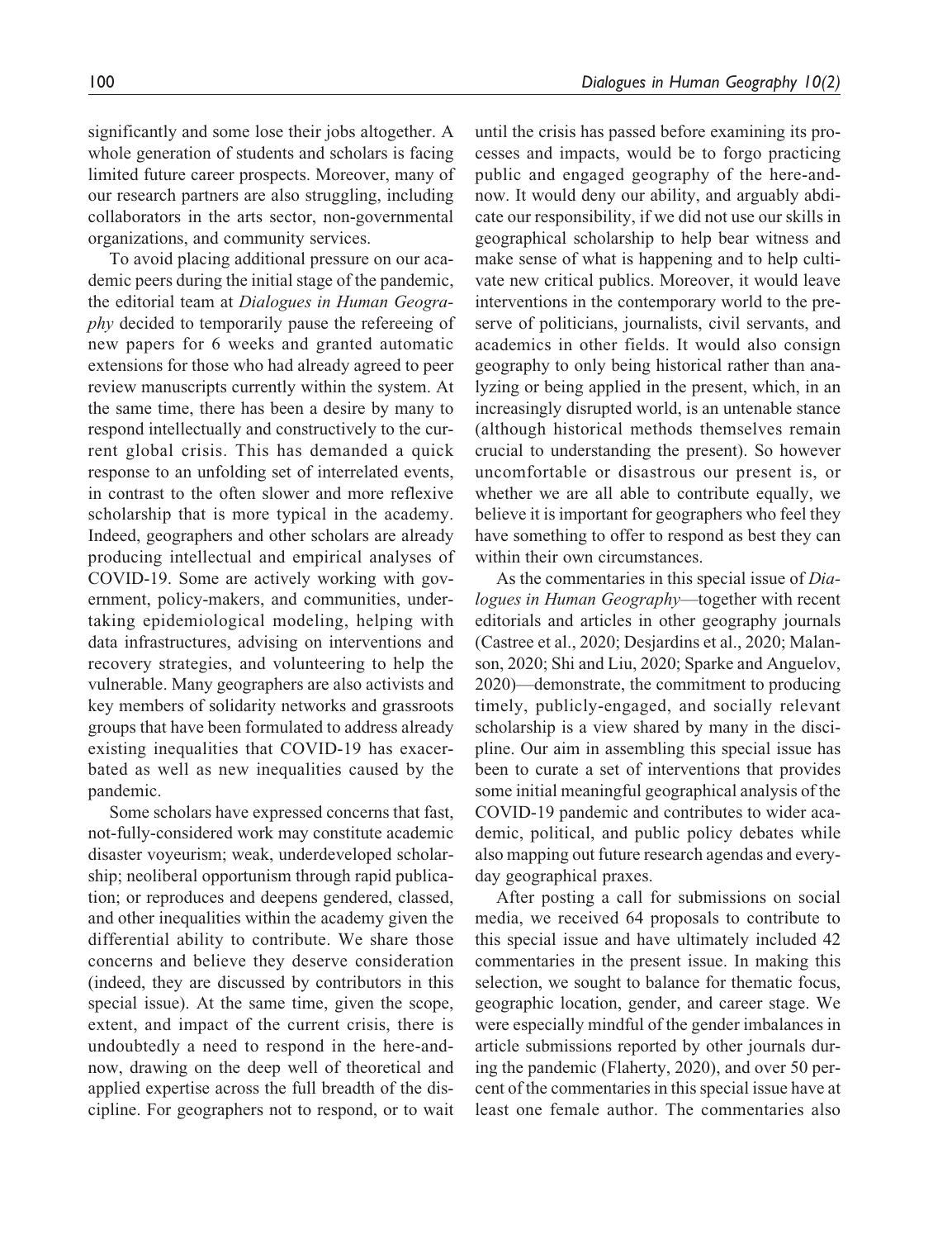cover a wide range of issues and perspectives including contributions by scholars from 16 different countries around the world—all of which bear witness to and aid our understanding of the unfolding crisis.

# Geographies of the Coronavirus/ COVID-19

A significant theme spanning across the commentaries in this special issue involves the crucial concerns of care, reciprocity, and social reproduction, with many contributors valuably documenting and analyzing the uneven effects of the COVID-19 crisis across social classes and imagining alternative future socio-spatial relations. Avril Maddrell makes clear what is ultimately at stake in the crisis, examining the new global geographies of death and bereavement caused by COVID-19 as well as considering other forms of loss such as unemployment and social isolation. She argues that it is crucial to map out these emotional-affective topographies, but also to highlight consolation and hope as well as creating the conditions for personal and social resilience. Mutual aid and the need for cooperation, compassion, care, and reciprocity in the differential unfolding and consequences of the pandemic are explored by Simon Springer, who argues that the crisis exposes the failings of capitalism and neoliberal states, and offers the prospect to reconfigure society based on an ethics of people and nature before profit. Similarly, James Tyner and Stian Rice argue that the crisis provides an opportunity to move away from a society organized around the circulation and accumulation of capital to one centered on living a 'meaningful life', and ask what geographical scholarship promoting such a shift might look like.

There is an emerging consensus that low-income communities, the working class, women, people of color, and Indigenous people are being more significantly impacted by the pandemic in relation to health, working arrangements, and social and economic hardship. Italy was the initial epicenter of the pandemic in Europe and was the first European country to implement lockdown measures. These measures had a profound impact on the gendered geographies of work and home. Based on interviews with 20 working mothers, and informal chats with 30 others, Lidia Manzo and Alessandra Minello

discuss the unequal domestic and parenting arrangements of those working remotely and the resources they have used to create networks of social support. Similarly, Chiara Lacovone, Alberto Valz Gris, Astrid Safina, Andrea Pollio, and Francesca Governa reflect on their personal experiences to discuss the difficulties of pivoting to home working, practicing geographical scholarship on the margins of Anglo-American hegemony, and the emergence of new geographies of care and collegiality. Kath Browne, Niharika Banerjea, and Leela Bakshi discuss notions of precarity, survival, and liveability for queer women in the non-normative situation created by the pandemic and bearing witness to the grounded local realities of social life and the sustenance of transnational connections. Likewise, LaToya Eaves and Karen Falconer Al-Hindi argue that it is important that an intersectional feminist approach is adopted to examine and respond to uneven and unequal pandemic geographies. The authors show how attention to intersectionality helps to ground the pandemic in a range of places, sites, and scales from the body to the home to the workplace — thus leading to better analyses of both the impacts and possible responses to the crisis.

How the pandemic is framed and tackled has varied across countries. It is clear that states led by right-wing populist administrations have approached public health measures and societal response in a more cavalier fashion and have used dissimulation, fake news, and blame-shifting to deny and decry outcomes. Matheus Hoffmann Pfrimer and Ricardo Barbosa, Jr. examine the securitized discursive strategies employed by Brazilian president Jair Bolsonaro and his administration to bolster their political message and create internal stability, while mis-managing the public health response and escalating its effects. Similarly, Aoife Delaney charts the scalar politics of response in the US, where a right-wing populist president and deep political divisions across states have led to a conflictual, disorganized, and variable approach as well as a large number of cases and deaths. She compares the US situation to the coordinated management and emergency response in Ireland where there has been a high degree of agreement and compliance with public health measures. Nonetheless,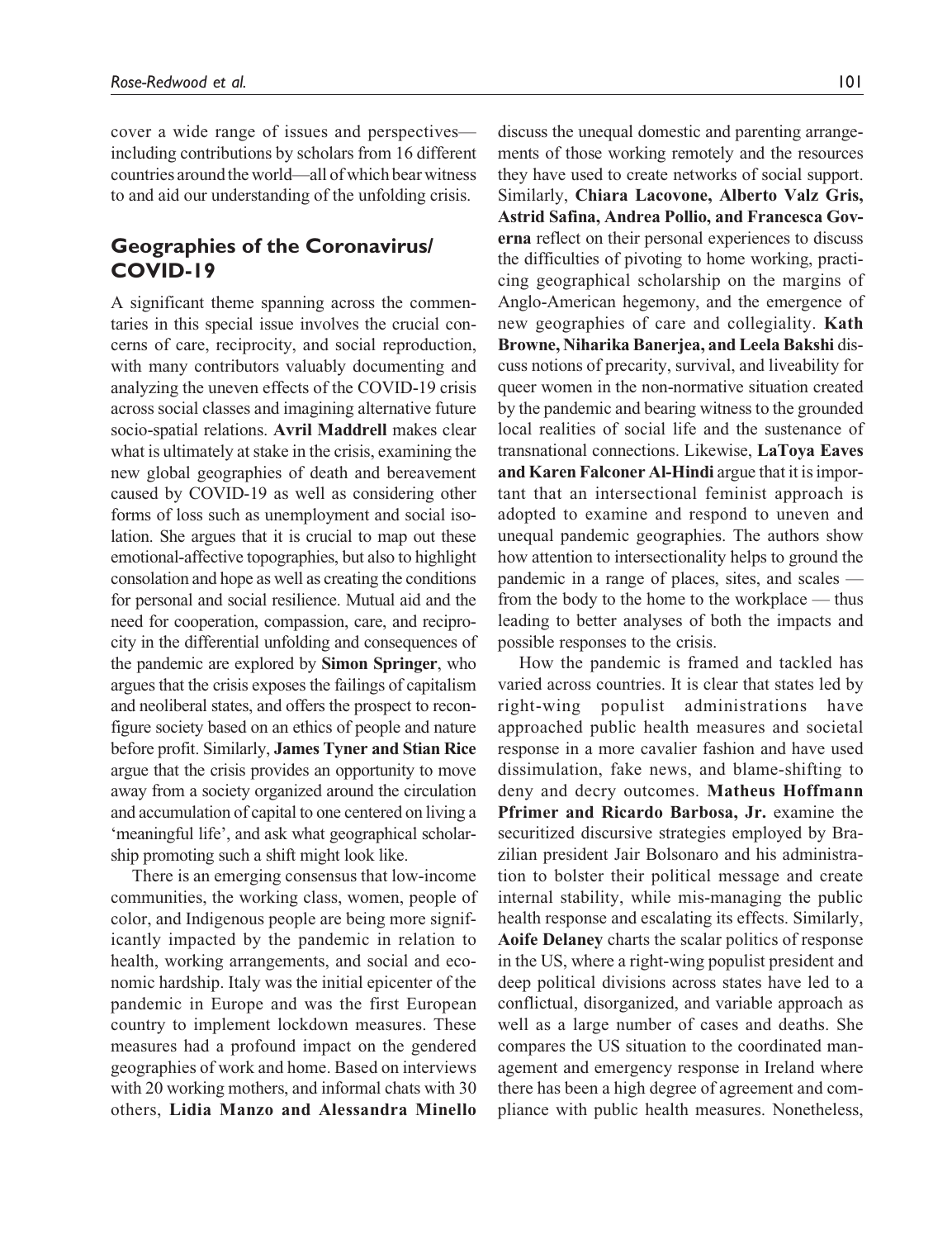Ireland had been pursuing a path of austere neoliberalism which—adopting the health language of the pandemic that Adam Standring and Jonathan Davies describe as a 'pre-existing condition'exacerbates inequality and precarity resulting from counter-measures. They suggest that state interventions in such a situation may act as 'necro-socialism' supporting the status quo and devoid of emancipatory goals, and speculate as to alternative political framings. Sung-Yueh Perng documents the orderly response to COVID-19 in Taiwan, where previous encounters with coronaviruses have forged a well-coordinated set of practices that includes civic action, though there are fissures with respect to certain populations. He argues that it is unrealistic to think that there will be a return to 'normality', but instead we need to learn to live with and manage our co-existence with viruses and plan accordingly.

Although the COVID-19 pandemic is a global crisis, Fenglong Wang, Sainan Zou, and Yungang Liu argue that most responses to the pandemic have been framed around the 'territorial trap' of viewing the state as a fixed container of society. They consider three expressions of the territorial trap during the coronavirus pandemic as it relates to the governance of international travel and migration, interstate coordination, and territorial thinking. One key action adopted by states has been the use of bordering practices to limit mobility, how COVID-19 spreads, and mitigate its effects. With respect to Hong Kong and China, Xiaofeng Liu and Mia Bennett document the securitization of medical products within territories, new biopolitics to reterritorialize communities through the use of geofencing to track and limit mobility, and the creation of new gated communities. Kelsey Leonard also highlights bordering practices, focusing on the disproportionate impact of COVID-19 on Indigenous nations in North America and how settler colonialism expressed through non-essential second-home escapism of urban elites has led to Indigenous responses such as checkpoints that render Indigenous borders into sites of compassionate community care. Heidi Østbø Haugen and Angela Lehmann discuss how the border controls put in place to limit movement from China to Australia were bypassed by international students staying in a third country en route, thus externalizing the risk of infection and maintaining the profitable international student market. Benjamin Lucca Iaquinto details the role that tourism played as a vector in the diffusion of the disease and argues that studies of mobility politics have much to contribute to the study of COVID-19. Taking a different tack, Miriam Tedeschi explores the spatialities and materialities of bordering practices in the pandemic from a geographic and legal perspective through an autoethnography of traveling from Italy to Finland as a potentially contaminated body while new response measures were being put in place. How tourists and those moving between nations, especially travelers from East Asia, have been racialized, demonized, and geopolitically recast in an international blame-game during the pandemic is examined by Mary Mostafanezhad, Joseph Cheer, and Harng Luh Sin. They argue that there are signs that future travel will be mediated by new regulatory arrangements designed to reassure and manage geopolitical anxieties. Autumn James maps such anxieties and perceptions of risk onto more local geographies, exploring how assessments of safety, and fears of the virus or dismissal of its effects, influence spatial behavior and decision-making.

Lockdown and other measures have had a dramatic impact on the economy at all scales from local labor markets to global production networks (GPNs). The interruption and slow-down in economic activity has, Callum Ward argues, led to a rupture in the circulation of fictitious capital and the temporal logics of financialized capitalism that will reverberate for some time, resulting in the annihilation of time by space. This is evident in the fashion industry, as Taylor Brydges and Mary Hanlon explain, where spatio-temporal disruptions to economic production and consumption have created a crisis that further entrenches existing structural inequalities and disproportionately affects labor across GPNs, particularly among garment workers. Sabina Lawreniuk focuses her analysis specifically on the plight of garment workers in Cambodia and the consequences of unemployment on daily life, arguing that their hyperprecarity quickly made them the victims of necrocapitalist logics of GPNs. Similarly, many gig workers have seen a significant contraction in work and income. However, while many are experiencing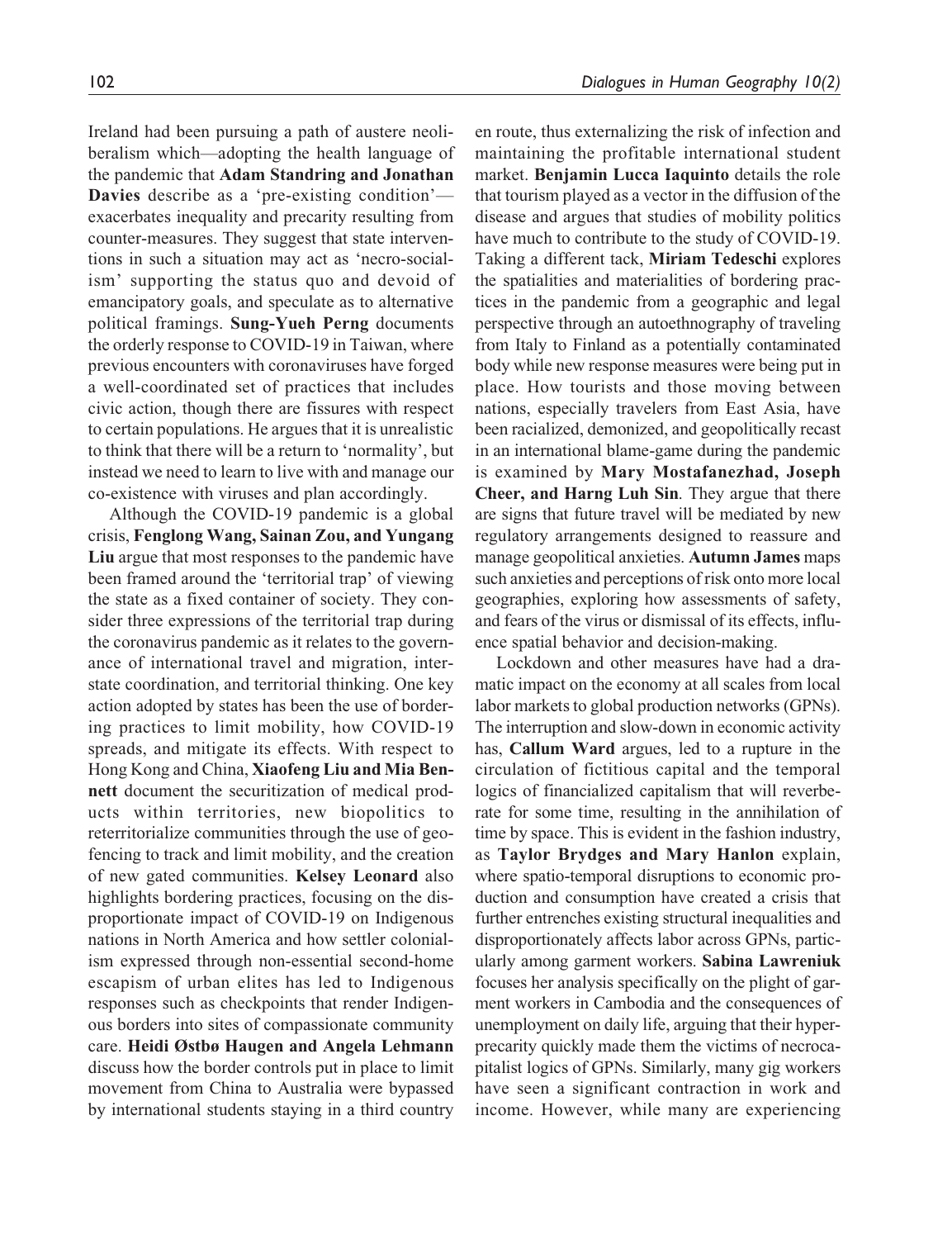hardship, Srujana Katta, Adam Badger, Mark Graham, Kelle Howson, Funda Ustek-Spilda, and Alessio Bertolini argue that some platform companies, such as Uber, have, under pressure, moved away from a disembedded position that avoids local norms and regulations and supports precarity. Instead, they are adopting a more embedded stance through the provision of modest employment benefits signaling a possible shift in labor relations post-crisis. The opportunity and ability for workers to pivot to working from home, as Darja Reuschke and Alan Felstead explore, has reinforced marked social and spatial inequalities between those able to make the transition and those who have been furloughed or lost jobs. Beyond the reconfiguration of work practices and implications for the future workplace landscape, they argue that places with concentrations of sectors amenable to working from home are likely to be more resilient and quicker to recover.

Creighton Connolly, Harris Ali, and Roger Keil highlight urban life and urbanization as key factors giving rise to the pandemic through shifting urban-ecological dynamics, dense networks, interdependent infrastructure, and inter-urban connectivity, while also being key sites for mitigating measures. Drawing on examples from Sub-Saharan Africa, Brandon Finn and Lindsay Kobayashi argue that understanding how public health interventions produce durable autocratic urban governance and reproduce structural inequalities between social classes requires a historical understanding of similar deployments in past pandemics. Taking a different tack, Michele Acuto contends that geographers can make better sense of the urban realm in the crisis by conjoining a variety of global frameworks advanced by urban scholars together with attention to world political systems in order to take a fuller account of the dynamics of global urban governance. Focusing specifically on housing, and using Australia as an example, Sophia Maalsen, Dallas Rogers, and Leo Patterson Ross note that the pandemic has rendered visible long-term, systemic issues and created a new suite of problems that need redress. Ulises Moreno-Tabarez makes clear that the pandemic is not simply an urban phenomena, and again reiterates the need for historical contextualization, unpacking how the legacies of slavery and colonialism continue to haunt Afro-Indigenous ruralities in the Costa Chica region of Guerrero, Mexico, during the crisis.

As the COVID-19 crisis has unfolded, there has been a turn to digital technologies to help implement response measures and mitigate the effects of these measures. Ayona Datta calls attention to the ways in which smart technologies have been repurposed in India to track and manage the pandemic. She notes that 45 out of 100 smart cities in India have renamed their Integrated Command and Control Centres (ICCC) as 'COVID-19 war rooms' and a number of contact tracing and quarantine apps have been deployed, including ones that use selfies and facial recognition to monitor movement. Likewise, Bei Chen, Simon Marvin, and Aidan While document the accelerated development of urban robotics, autonomous systems, and artificial intelligence for urban epidemic control in China, and warn of the potential to extend state surveillance and control. For digital platform companies, the repurposing and extension of their technologies and embedding into the monitoring and lifting of restrictions is, as Jonathan Cinnamon contends through his analysis of Google Maps data, a key means to strengthen their economic and political position, offsetting declining advertising revenues and defraying regulation. Similar themes are explored by Ryan Burns who examines the transition to online education, arguing that rather than challenging the neoliberalization of education, such a move risks further deepening its reforms and embedding a pernicious techno-utopian imaginary and solutionism within the sector.

Data-driven technologies and the use of charts, dashboards, maps, and models have become a key means by which spatialized knowledge about COVID-19 is understood and circulated within expert groups and the wider public as well as informing decision-making about counter-measures and when they should be applied. Chris Brunsdon, a member of the COVID-19 modeling team providing analysis to the National Public Health Emergency Team that is guiding the Irish government response to the pandemic crisis, discusses technical issues with epidemiological modeling, while recognizing the need for a perspective informed by critical data studies. The data informing these models has been presented to the public using interactive dashboards.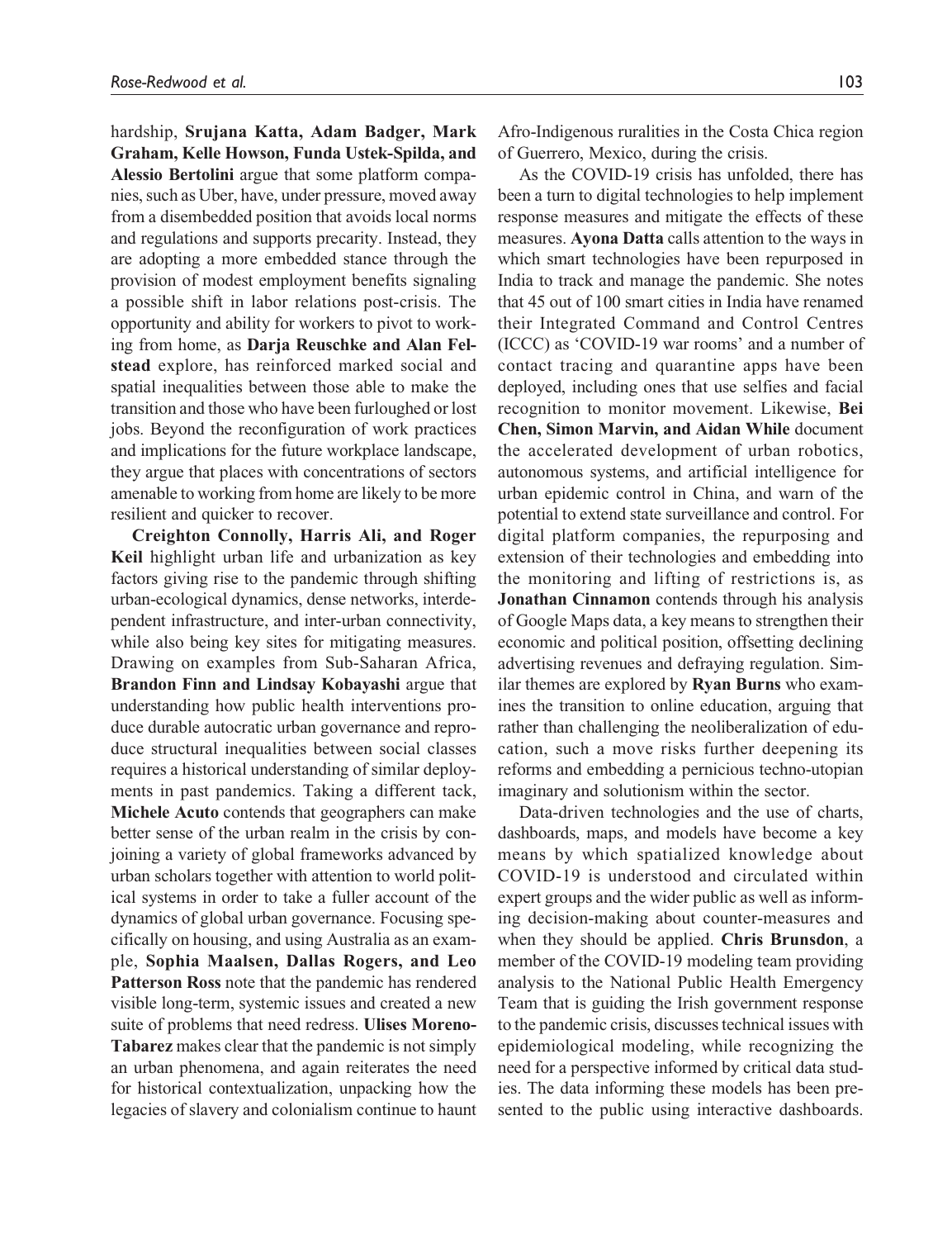Philip James, Ronnie Das, Agata Jalosinska, and Luke Smith describe their work repurposing the Urban Observatory for Newcastle, UK, to provide real-time insights into the impacts of lockdown policy on urban governance. The use of dashboards is critiqued by Jonathan Everts who argues that they present constrained and tailored views of the unfolding pandemic and obscure localized variances and socio-spatial inequalities, potentially widening them. Similarly, Peter Mooney and Levente Juhász question the design and efficacy of web-based maps and raise concerns about the extent to which they have been co-opted into the 'infodemic' of misleading and politicized data analytics about the pandemic. Jeremy Brice uses the common 'flatten the curve' chart and the popular Financial Times graph comparing death rates across countries to argue that data representations actively produce possible pandemic futures through biopolitical and geopolitical registers and render other data as counterfactual. Drawing on an analysis of Twitter data concerning the unsubstantiated rumor that COVID-19 is a Chinese bioweapon that escaped from a lab in Wuhan, Monica Stephens explores how misinformation and conspiracy theories are established, circulate, and grow, forming part of the infodemic enabled by social media and 24/7 news cycles. Relatedly, Kaya Barry explores how representations and diagrammatic instructions of COVID-19 are informing and shaping how individuals enact specific spatial, mobile, and bodily practices and can accentuate public feelings of uncertainty, emergency, or threat.

The final two commentaries in this special issue concern the relationship between the pandemic and nature. Gwendolyn Blue and Melanie Rock explain that genomic science has become the dominant approach to understanding zoonotic disease (i.e. infectious pathogens capable of crossing the species barrier) and its transmission. They contend that this de-emphasizes other knowledges and local context, and argue for the inclusion of more-than-human accounts within discussions of health and disease. One trope of the crisis is that the pause in economic activity and human mobility has led to a resurgence of nature. Similarly advocating for a more-thanhuman approach, Adam Searle and Jonathon Turnbull argue that this trope arises from biocultural

decontextualization that assumes nature has an inherent capacity to heal itself. This downplays the need for urgent environmental action obscuring that resurgence is a multispecies endeavor that requires cultivation, nurture, and care to foster conviviality.

# Conclusion

The commentaries in this special issue present a sample of the wide spectrum of approaches and perspectives that geographical scholarship is already bringing to bear on understanding the nature and workings of the unfolding COVID-19 pandemic crisis. They highlight that the COVID-19 pandemic is thoroughly spatial in nature as well as the value of geographical theory and praxis in providing critical (what is happening) and normative (what should happen) thinking as well as applied outcomes (making things happen). While much attention is being focused on scientific and technological responses to COVID-19, it is clear that the myriad of political, economic, and social crises that have accompanied the public health crisis of the pandemic require critical and reflexive analysis and theoretical insight. Such scholarship and praxis can expose the socio-spatial processes at play and their consequences, and can translate these to shape public discourse and public policy which have the potential to transform everyday lives.

The COVID-19 pandemic has created a global crisis in which the 'normal' conditions and structures of societies have been upended. Much of the rhetoric in 'telling the story of the pandemic' (Mathur, 2020) is about returning to 'normality', but it is clear that whatever happens we will be entering a 'new normal', whether that be altered social practices, truncated mobility, reconfigured labor relations, increased precarity, deepened inequalities, or more cooperative, communal, caring arrangements. There are also increasing concerns that governmental attempts to deal with the pandemic without further disrupting the market may ultimately lead to the emergence of a new neoliberal authoritarianism, already expressed in cities across the globe in measures that have allowed the re-opening of shopping malls and tourism but criminalize people's gatherings in public spaces—as we have witnessed with police crackdowns on anti-racism demonstrations in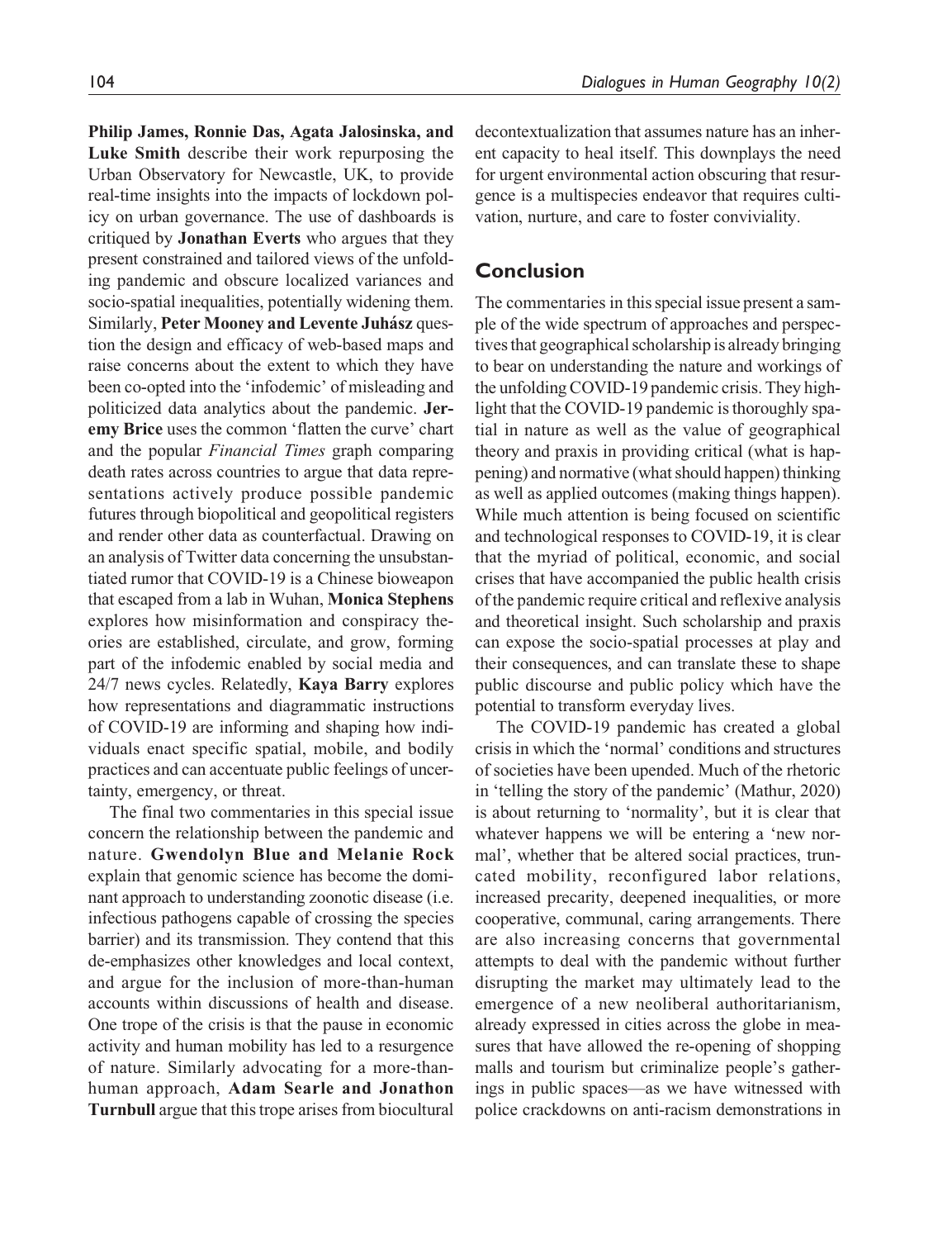response to the police killing of George Floyd. As Arundhati Roy (2020) has written, the pandemic can act as 'a portal, a gateway between one world and the next. We can choose to walk through it, dragging the carcasses of our prejudice and hatred, our avarice, our data banks and dead ideas, our dead rivers and smoky skies behind us. Or we can walk through lightly, with little luggage, ready to imagine another world. And ready to fight for it'. In addition to documenting and explaining the socio-spatial processes driving the transformations occurring as a result of the COVID-19 pandemic, geographers need to envisage new geographical imaginations and help fight to realize them. The commentaries in this special issue provide starting points for constructing and practicing such spatial interventions.

### Declaration of conflicting interests

The author(s) declared no potential conflicts of interest with respect to the research, authorship, and/or publication of this article.

#### Funding

The author(s) received no financial support for the research, authorship, and/or publication of this article.

#### References

- BBC (2020a) China coronavirus: lockdown measures rise across Hubei province. BBC, 23 January. Available at: [https://www.bbc.com/news/world-asia](https://www.bbc.com/news/world-asia-china-51217455)[china-51217455](https://www.bbc.com/news/world-asia-china-51217455) (accessed on 22 May 2020).
- BBC (2020b) Coronavirus: France's first known case 'was in December'. BBC, 5 May. Available at: [https://www.bbc.com/news/world-europe-52526554.](https://www.bbc.com/news/world-europe-52526554) (accessed 1 June 2020).
- Castree N, Amoore L, Hughes A, et al. (2020) Boundless contamination and progress in geography. Progress in Human Geography 44(3): 411–414.
- Cohan P (2020) How COVID-19 crunch compares to Spanish flu, Great Depression. Forbes, 6 April. Available at: [https://www.forbes.com/sites/petercohan/2020/04/06/](https://www.forbes.com/sites/petercohan/2020/04/06/how-covid-19-crunch-compares-to-spanish-flu-great-depression/#1604ca3a1798) [how-covid-19-crunch-compares-to-spanish-flu-great](https://www.forbes.com/sites/petercohan/2020/04/06/how-covid-19-crunch-compares-to-spanish-flu-great-depression/#1604ca3a1798)[depression/#1604ca3a1798](https://www.forbes.com/sites/petercohan/2020/04/06/how-covid-19-crunch-compares-to-spanish-flu-great-depression/#1604ca3a1798) (accessed on 22 May 2020).
- Colvin C and McLaughlin E (2020) Coronavirus and Spanish flu: economic lessons to learn from the last truly global pandemic. The Conversation, 11 March. Available at: [https://theconversation.com/](https://theconversation.com/coronavirus-and-spanish-flu-economic-lessons-to-learn-from-the-last-truly-global-pandemic-133176)

[coronavirus-and-spanish-flu-economic-lessons-to](https://theconversation.com/coronavirus-and-spanish-flu-economic-lessons-to-learn-from-the-last-truly-global-pandemic-133176)[learn-from-the-last-truly-global-pandemic-133176](https://theconversation.com/coronavirus-and-spanish-flu-economic-lessons-to-learn-from-the-last-truly-global-pandemic-133176) (accessed on 22 May 2020).

- Desjardins MR, Hohl A and Delmelle EM (2020) Rapid surveillance of COVID-19 in the United States using a prospective space-time scan statistic: detecting and evaluating emerging clusters. Applied Geography 118: 102202.
- Diavolo L (2020) People are fighting the coronavirus with mutual aid efforts to help each other. Teen Vogue, 16 March. Available at: [https://www.teenvogue.com/](https://www.teenvogue.com/story/people-fighting-coronavirus-mutual-aid-efforts-help-each-other) [story/people-fighting-coronavirus-mutual-aid-efforts](https://www.teenvogue.com/story/people-fighting-coronavirus-mutual-aid-efforts-help-each-other)[help-each-other](https://www.teenvogue.com/story/people-fighting-coronavirus-mutual-aid-efforts-help-each-other) (accessed 25 May 2020).
- Flaherty C (2020) No room of one's own: Early journal submission data suggest COVID-19 is tanking women's research productivity. Inside Higher Ed, 21 April. Available at: [https://www.insidehighered.](https://www.insidehighered.com/news/2020/04/21/early-journal-submission-data-suggest-covid-19-tanking-womens-research-productivity) [com/news/2020/04/21/early-journal-submission](https://www.insidehighered.com/news/2020/04/21/early-journal-submission-data-suggest-covid-19-tanking-womens-research-productivity)[data-suggest-covid-19-tanking-womens-research](https://www.insidehighered.com/news/2020/04/21/early-journal-submission-data-suggest-covid-19-tanking-womens-research-productivity)[productivity](https://www.insidehighered.com/news/2020/04/21/early-journal-submission-data-suggest-covid-19-tanking-womens-research-productivity) (accessed on 22 May 2020).
- Gibney E (2020) Whose coronavirus strategy worked best? Scientists hunt most effective policies. Nature, 27 April. Available at: [https://www.nature.com/articles/d41586-](https://www.nature.com/articles/d41586-020-01248-1) [020-01248-1](https://www.nature.com/articles/d41586-020-01248-1) (accessed 29 May 2020).
- Greenhouse S (2020) 'Stop throwing us bare bones': US union activism surges amid coronavirus. The Guardian, 6 May. Available at: [https://www.theguardian.](https://www.theguardian.com/world/2020/may/06/us-union-activism-spikes-amid-coronavirus) [com/world/2020/may/06/us-union-activism-spikes](https://www.theguardian.com/world/2020/may/06/us-union-activism-spikes-amid-coronavirus)[amid-coronavirus](https://www.theguardian.com/world/2020/may/06/us-union-activism-spikes-amid-coronavirus) (accessed 25 May 2020).
- Harvey D (2020) Anti-capitalist politics in the time of COVID-19. Jacobin, 20 March. Available at: [https://](https://jacobinmag.com/2020/03/david-harvey-coronavirus-political-economy-disruptions) [jacobinmag.com/2020/03/david-harvey-coronavirus](https://jacobinmag.com/2020/03/david-harvey-coronavirus-political-economy-disruptions)[political-economy-disruptions](https://jacobinmag.com/2020/03/david-harvey-coronavirus-political-economy-disruptions) (accessed on 22 May 2020).
- International Labour Organization (2020) As job losses escalate, nearly half of global workforce at risk of losing livelihoods. ILO News, 29 April. Available at: [https://www.ilo.org/global/about-the-ilo/newsroom/](https://www.ilo.org/global/about-the-ilo/newsroom/news/WCMS_743036/lang--en/index.htm) [news/WCMS\\_743036/lang–en/index.htm](https://www.ilo.org/global/about-the-ilo/newsroom/news/WCMS_743036/lang--en/index.htm) (accessed on 25 May 2020).
- Kuo L (2020) Coronavirus: panic and anger in Wuhan as China orders city into lockdown. The Guardian, 23 January. Available at: [https://www.theguardian.com/](https://www.theguardian.com/world/2020/jan/23/coronavirus-panic-and-anger-in-wuhan-as-china-orders-city-into-lockdown) [world/2020/jan/23/coronavirus-panic-and-anger-in](https://www.theguardian.com/world/2020/jan/23/coronavirus-panic-and-anger-in-wuhan-as-china-orders-city-into-lockdown)[wuhan-as-china-orders-city-into-lockdown](https://www.theguardian.com/world/2020/jan/23/coronavirus-panic-and-anger-in-wuhan-as-china-orders-city-into-lockdown) (accessed on 22 May 2020).
- Lee K (2020) Coronavirus: universities are shifting classes online—but it's not as easy as it sounds. The Conversation, 9 March. Available at: [https://](https://theconversation.com/coronavirus-universities-are-shifting-classes-online-but-its-not-as-easy-as-it-sounds-133030)